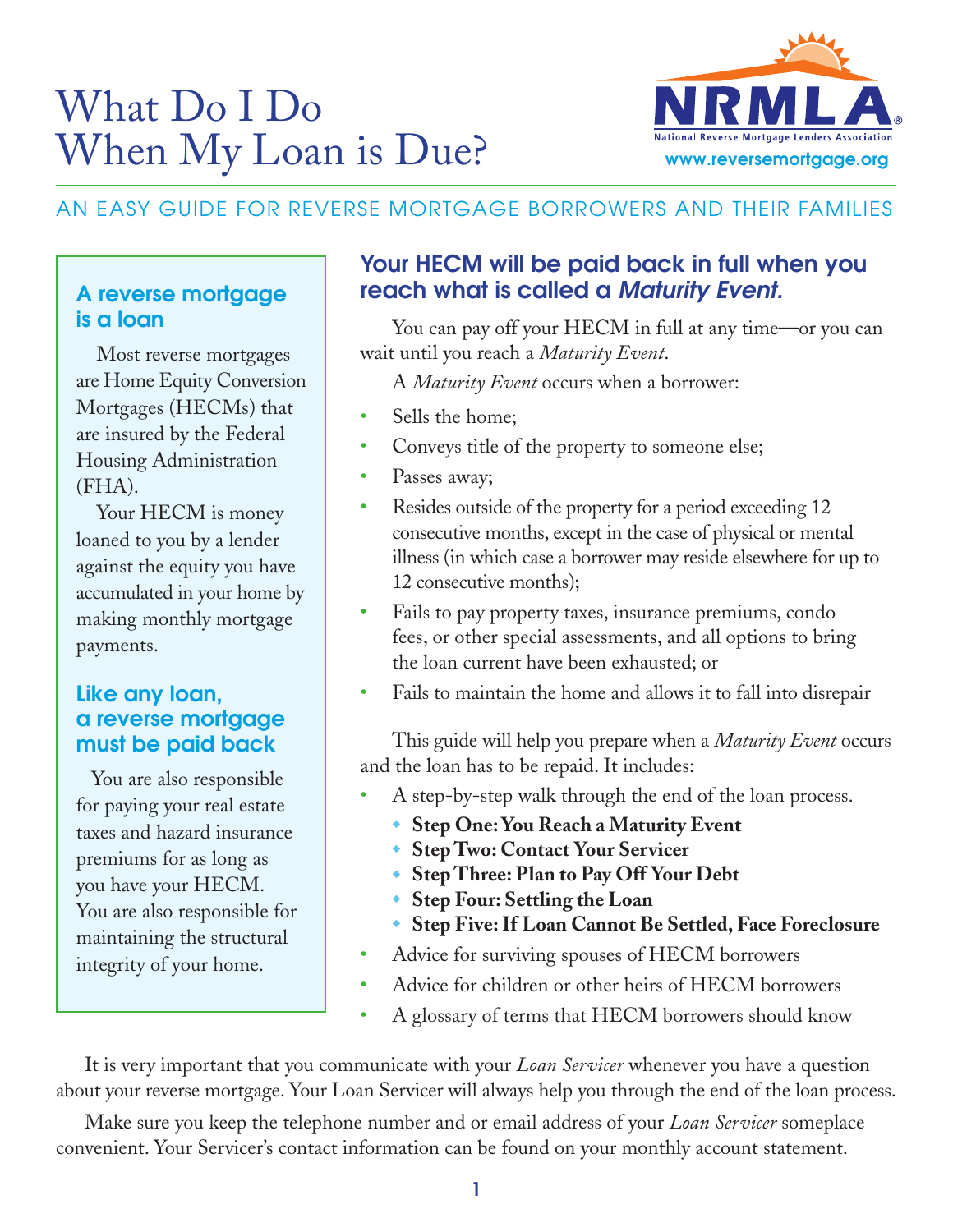# The End of Your Loan: Step-by-Step

#### STEP ONE: You reach a Maturity Event

#### • **Single Persons**

When you pass away, sell your home, convey title to someone else, or live outside of the property for more than 12 consecutive months, except in the case of physical or mental illness in which case a borrower may reside elsewhere for up to 12 consecutive months, you have reached a Maturity Event and the reverse mortgage must now be paid back.

#### • **Couples**

As long as both spouses were 62 or older and on title when they obtained the reverse mortgage, the loan does not need to be paid back until the last surviving spouse passes away, moves out, or lives outside of the property for more than 12 consecutive months, except in the case of physical or mental illness in which case a borrower may reside elsewhere for up to 12 consecutive months. If one spouse passes away, the surviving borrower can continue living in the home and will have access to any remaining reverse mortgage proceeds.

PLEASE BE AWARE: *Servicers* audit the death records of borrowers using a variety of tools. It is not to your advantage to delay notifying your servicer about this event, as many of the deadlines listed below are based upon the date that the borrower passed away – not the date that the Loan Servicer was made aware of the borrower's death.

#### STEP TWO: Contact Your Servicer

When a *Maturity Event* occurs, you or your heirs should immediately contact the Loan Servicer by telephone or by email. Refer to your monthly loan statement for their contact information.

Within 30 days of being notified of a *Maturity Event*, the *Loan Servicer* will mail a "Due and Payable" letter to the borrower, or borrower's estate, that discloses the current loan balance and explains the options for paying back the reverse mortgage, number of days to respond, and options to avoid foreclosure. An appraisal may also be ordered by the *Loan Servicer* within the same timeframe to determine the property's current market value.

It is very important that the borrower or estate respond to the Due and Payable letter within 30 days or the *Loan Servicer* can initiate foreclosure as required by federal regulation.

Please also know that no further funds can be disbursed to any borrower or non-borrowing spouse from the reverse mortgage once a maturity event has occurred.

PLEASE BE AWARE: Some borrowers pass away without having any heirs. The *Loan Servicer* needs the flexibility to foreclose, or take legal ownership of the property, so that it can dispose of the home and get repaid. Therefore, it's important that the heirs keep in contact with the *Loan Servicer* and carefully follow the prescribed timelines in order to avoid any legal complications.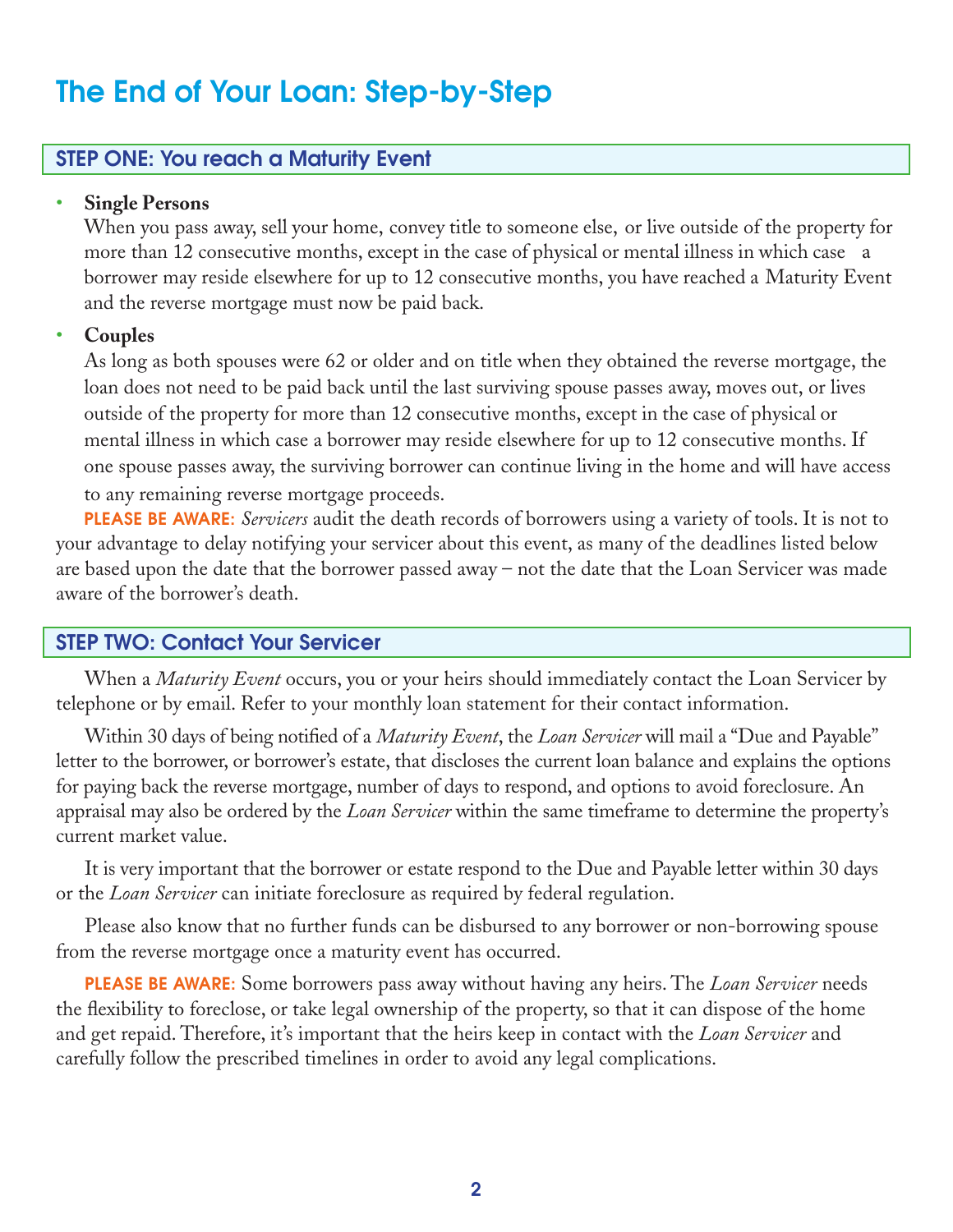#### STEP THREE: Plan to Pay Off Your Debt

Payment is due immediately, but the estate may have up to six months to satisfy the debt. The estate can sell the property to pay off the debt, use private savings, or the property can be purchased for 95 percent of its current appraised value.

If additional time is needed to sell the property, you can request a 90-day extension from the *Loan Servicer*, but the request must be approved by the U.S. Department of Housing and Urban Development (HUD). The estate will have to be able to demonstrate that the property is actively being marketed or financing is being actively pursued. If the property still has not sold after the first extension has expired, you may request one additional 90-day extension, subject to approval from HUD.\*

The balance owed equals the total sum of the loan proceeds advanced, plus interest and other unpaid fees, such as mortgage insurance.

Interest, mortgage insurance premiums, homeowner's insurance and other applicable fees or property charges will continue to grow during the settlement period.

\*PLEASE BE AWARE: You must contact the *Servicer* to request these 90-day extensions and they may require specific documentation that has to be submitted to HUD to substantiate your request. As an example, if you have listed the property for sale, HUD would need to see a copy of the real estate listing for the property.

#### STEP FOUR: Settling the Loan

If the initial Due and Payable letter, also called a "Demand Letter," is not responded to, or if the 90-day extensions have expired and the property still has not sold, the borrower has no heirs to help pay off the loan, or the loan is not otherwise satisfied, then the *Servicer* may be required to initiate foreclosure.

Pre-foreclosure notices will be mailed to the borrower's home address by the *Loan Servicer* or a foreclosure attorney. A foreclosure attorney must take First Legal Action to initiate foreclosure within 6 months of the "due and payable" date, unless prior time extensions have been approved by HUD.

You or your heirs may receive these foreclosure notices, even if you are actively working to refinance the property or sell it to pay off the loan. In some cases, state law may require these notices be sent. Don't let this worry you. You should, however, contact the *Loan Servicer* and make them aware that you have received these letters and ask them for further instructions.

PLEASE BE AWARE: Your HECM is a *non-recourse* loan, which means when the home is sold, you do not have to pay any more than the current appraised value. If the loan balance is less than the market value of the home when sold, the additional equity is retained by you or your heirs.

#### STEP FIVE: If Loan Cannot be Settled, Face Foreclosure

We hope the information in this document will prevent you from getting to this point in the process. Foreclosure is a legal term where, at the end of that process, the investor on your loan assumes ownership of the property and will sell it to pay off the loan balance. When foreclosure occurs, the borrower has no more responsibility for the home or the loan, nor will the borrower receive any remaining proceeds after the loan balance is satisfied.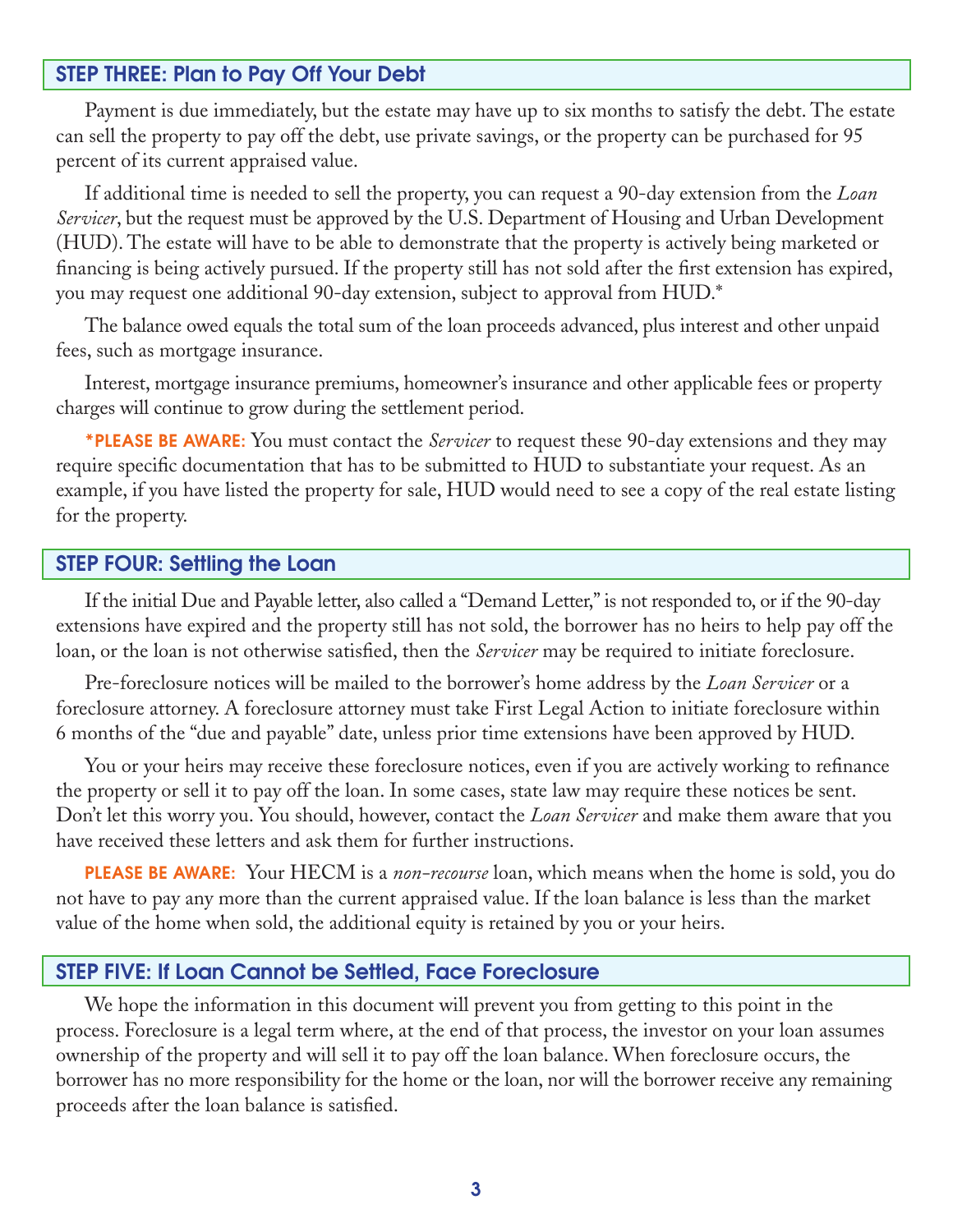#### Advice to Spouses of Borrowers

All HECM borrowers must be 62 years or older and identified on the deed as an owner of the property.

The amount of proceeds you can receive from a reverse mortgage loan is based on the age of the youngest borrower or non-borrowing spouse, the value of the property and interest rates at the time of closing. The older you are, the more you can borrow.

When a couple jointly owns a property, the loan amount will be based on the age of the youngest borrower. For example, if a husband is 75 and a wife is 65, the principal limit will be based on the wife's age.

If a borrower dies and the surviving spouse is listed on the deed as a homeowner and on the HECM loan, no action needs to be taken. The information on the preceding pages about a *Maturity Event* is then applicable to the surviving spouse.

**PLEASE BE AWARE:** If you are a surviving spouse who is under 62 years of age, or if your name was removed from the title so that your spouse could get a reverse mortgage, you may be eligible to remain in the home.

As long as you qualify as an "Eligible Non-Borrowing Spouse," the reverse mortgage will not become due and payable until another *Maturity Event* occurs. To qualify as an Eligible Non-Borrowing Spouse, the following conditions must be met:

- You are current in making timely tax and insurance payments on the subject property;
- You are maintaining the property under the terms and conditions of the HECM;
- You were legally married to the borrowing spouse when the reverse mortgage originally closed, OR you were engaged in a committed same-sex relationship with the borrower akin to marriage but were prohibited under state law from legally marrying the borrower at the time of the loan's origination, but became legally married prior to the death of the borrower;
- You have lived in the property as a principal residence throughout the duration of the HECM;

Unfortunately, if you do not qualify as an Eligible Non-Borrowing Spouse, the reverse mortgage will become due and payable and you will have to find a way to pay off the loan, or sell the property and find alternative housing.

It's important that you contact the *Loan Servicer* and find out what your options are.

#### Advice to Children of Borrowers (or Other Heirs)

If you are the heir to your parents' (or anyone else's) estate and the last surviving borrower passes away, you assume responsibility for the future of the reverse mortgage.

You (and your siblings) can satisfy the debt by selling the home or purchasing the property for 95 percent of its appraised value. If the home depreciates in value to the point that the balance owed on the loan exceeds the value of the home, you will not be responsible for repaying more than what the home is worth.

Another option to consider is a "Deed In Lieu of Foreclosure." If you or your siblings live in different parts of the country, or otherwise don't want to take responsibility for selling the property, the *Loan Servicer* can assume that obligation. It is important to know that until a Deed In Lieu of Foreclosure is completed, signed and recorded, the borrower or their Estate remains responsible for paying all property charges including, but not limited to, taxes and insurance.